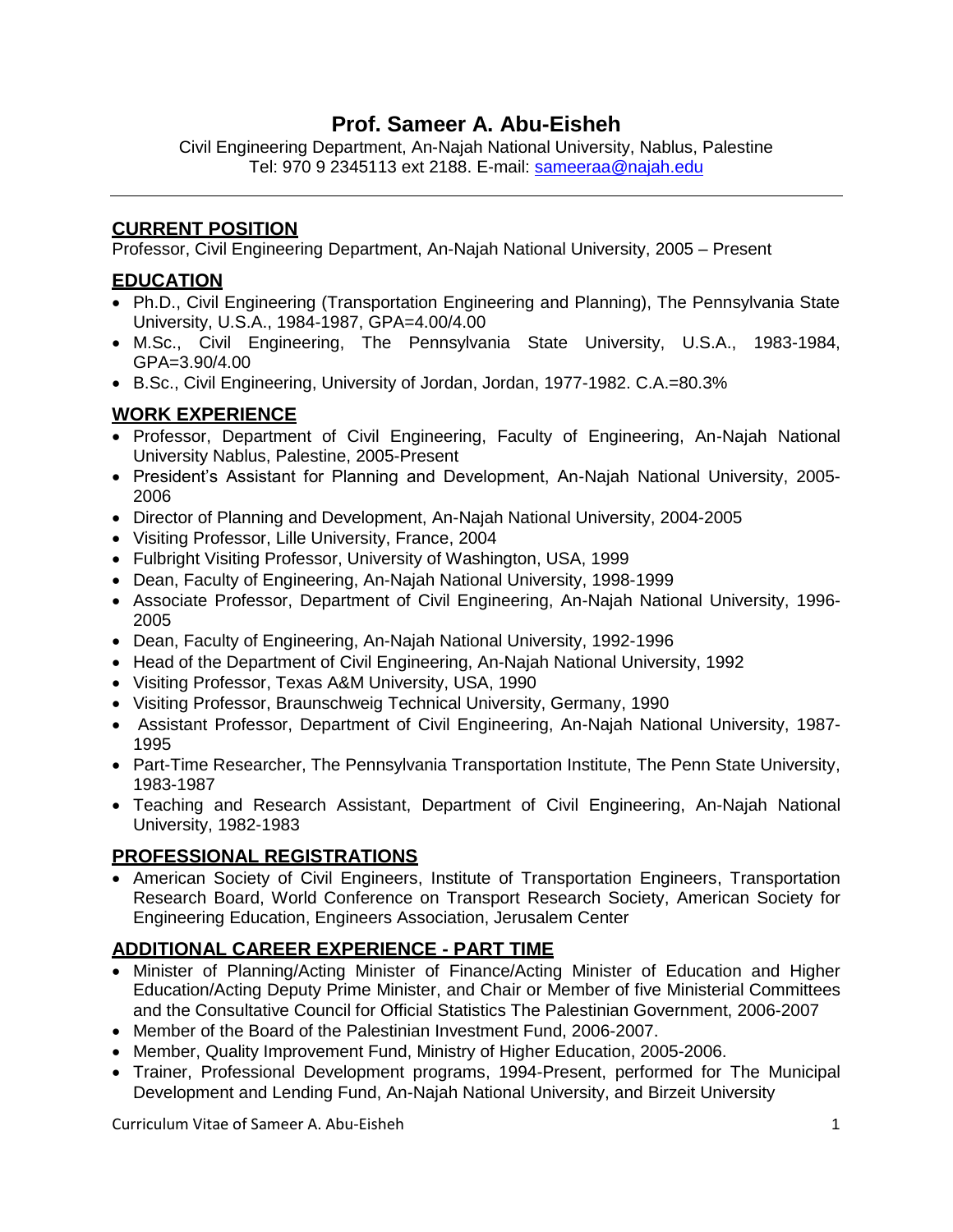- Senior Consultant and Team Leader, 1993-Present. Areas of interest include Strategic, Urban and Regional Transportation Planning, Travel Demand Modeling and Forecasting, Traffic Systems Management, Traffic and Safety Engineering, Pavement Management Systems, Engineering Education, and ITS Applications.
- Researcher, 1986-Present, supported by grants from The Council for International Exchange of Scholars (CIES), UNESCO, German Technical Cooperation (GIZ), The World Bank, UNDP, [The German Academic Exchange Service \(DAAD\),](http://www.google.ps/url?sa=t&rct=j&q=DAAD&source=web&cd=1&cad=rja&ved=0CB0QFjAA&url=http%3A%2F%2Fwww.daad.org%2F&ei=qamGUJSxNOOp0QXMloCYBQ&usg=AFQjCNHEDc5APlKS5V84PjIQiVj34VtUdw) and AMIDEAST.

# **SOCIAL AND ORGANIZATIONAL SKILLS**

- Chair, Member or Coordinator, Numerous Conferences/Workshops, 1993-2012.
- Elected President or Member, Palestinian Universities and An-Najah National University Union for Faculty and Staff, 1992-2004.
- Elected Member, The General Conference, Engineers Association, Palestine, 1997-1999.
- Board Member/Vice President/Member of National Committees/Centers, including the National Science and Engineering Panel, The Palestinian National Commission for Education, Culture and Science, The Board of Trustees of the Center for Palestine Research and Studies, and the Technology and Vocational Education Committee.
- Member of Editorial Board or Referee of Journals, 1989-2012, including An-Najah Journal of Research, Al-Handasah Journal, Journal of Infrastructure, ASCE, USA, Transportation Research Record, TRB, USA.
- Board/ Founding Member of Societies and NGO Boards, 1992-2008.
- Head or Member of University Committees, including the committees on Scientific Research, An-Najah Prize for Research, GIS Development, Promotion, An-Najah National University Strategic Plan, Scholarships, e-Education, and Sabbatical Leave.

#### **COMPUTER SKILLS**

 Transportation Planning software (e.g., TransCAD), Road Design (e.g., InRoads, Civil 3D), GIS Software (e.g., GIS plus), Computer Aided Design and Drafting (e.g., AutoCAD), Statistical software (e.g., SPSS), and MS Office (e.g., MS Project 2000).

# **TRAINING**

• Improving Quality of Higher Education, Chile (2005), Curriculum Development in the Field of IT, KOICA, Seoul, Korea (2005), Roadway Value Engineering, University of Washington, (1999), Managing Project Delivery, University of Washington, (1999), Advanced Traffic Engineering, University of Washington, (1999), Using the Internet for Teaching and Learning in the Scientific and Engineering Environment, UNESCO, (1998), Travel Demand Modeling, Calliper Corp., Newton, Massachusetts, U.S.A, (1997).

### **AWARDS**

• Bentley Empowered International Award, Supervisor to a group of Students winning the 2006 BE Award of Excellence, Academic: University/ College, Engineering (2006), The Islamic Development Bank Prize for Science and Technology (2004), Fulbright Scholarship, USA (1999), CHI EPSILON, National Civil Engineering Honor Society, The Penn State University, USA (1986), Penn State University Dean's List, Department of Civil Engineering, (1983- 1987), AMIDEAST Scholarship for the M.Sc. and Ph.D. Degrees, USA, (1983-1987), and IAESTA Training Scholarship, The Norwegian Institute of Technology, Norway (1981).

#### **COURSES TAUGHT: BACHELOR COURSES:**

 Transportation Systems Engineering I, Transportation Systems Engineering II, Transportation Systems Engineering III, Traffic Systems Management, Advanced Road